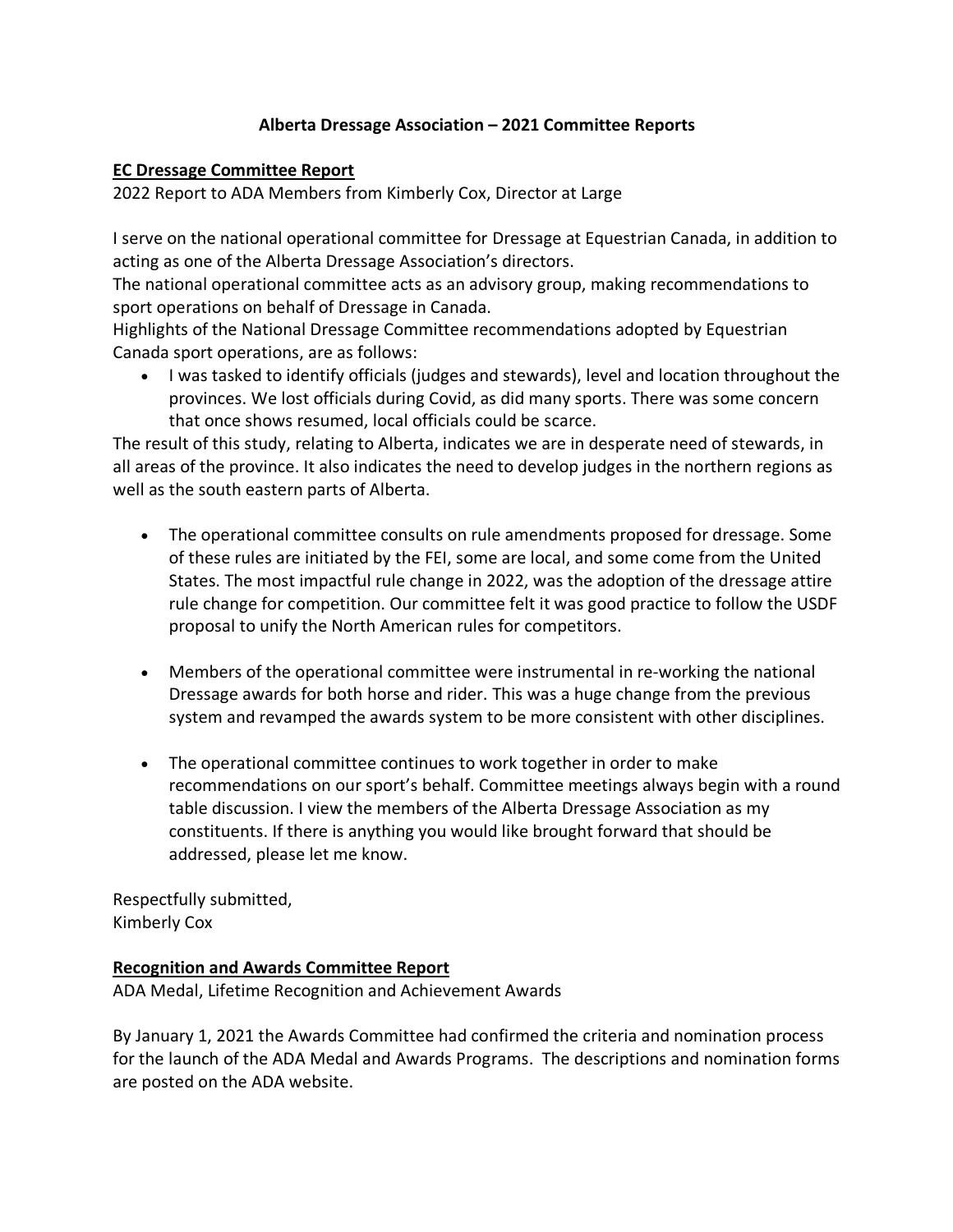In this inaugural year seven Lifetime Recognition Awards and seven Lifetime Achievement Awards were presented. Presentations of the awards and a celebratory reception were held at the ADA Provincial Dressage show at RMSJ on September 4<sup>th</sup>. Biographies and photos of the recipients were posted on the ADA website. Annual nominations are due by July  $1<sup>st</sup>$  of the current year.

The ADA Medal Awards Program was launched with five categories. Scores from Wild Rose and EC Sanctioned Shows held in Alberta are eligible as outlined in the Program Description for each Award/Medal level. Eligible shows started in 2021 with only one medal awarded. In this inaugural year one rider successfully obtained requirements to receive a Gold Medal. Many riders have qualifying scores but have yet to accumulate the required number of scores. Submission of Applications can be made when all eligible scores are achieved. It is our hope that 2022 will see many more recipients in each of the medal categories.

Lorraine Hill for 2021 ADA Awards Committee

# **Website/Facebook Coordinators Report**

Facebook

- Administrators: Lorraine Hill & Tanya Jacobson-Gundlock
- Content posted includes: show schedules; awards; links to other dressage-related pages, other current information relevant to Alberta's dressage community
- The analytics show that any time a new post is published there is a spike in "hits" so people are following our site
- Many items are linked to the ADA website so people can access complete details and also be directed to visit the ADA website
- Links are also posted to relevant news from other equestrian organizations such as Alberta Equestrian Federation and Equestrian Canada
- The settings on the site are such that only the site administrators can post material and comments. We have not been allowing public discourse.

# Website

- The ADA website is located at http://www.albertadressage.com/ [\(compiled in joomla](http://www.albertadressage.com/) [and hosted](http://www.albertadressage.com/) by G4Ventures)
- The current website manager is Doug Orr from CC/ADA who can be contacted at adawebmaster@albertadressage.com
- Any ["bugs" in the system are re](mailto:adawebmaster@albertadressage.com)gularly identified and "squashed" by the host administrator G4Ventures
- The ADA website site provides information about ADA, links to the ADA Facebook page and other resources, as well as web pages for each ADA Area Group
- Dates and information about Alberta dressage shows, clinics and other events are available on the "Events Calendar"
- Each ADA Area Group has an Area Group website administrator who can update news, events and other information for their Area Group